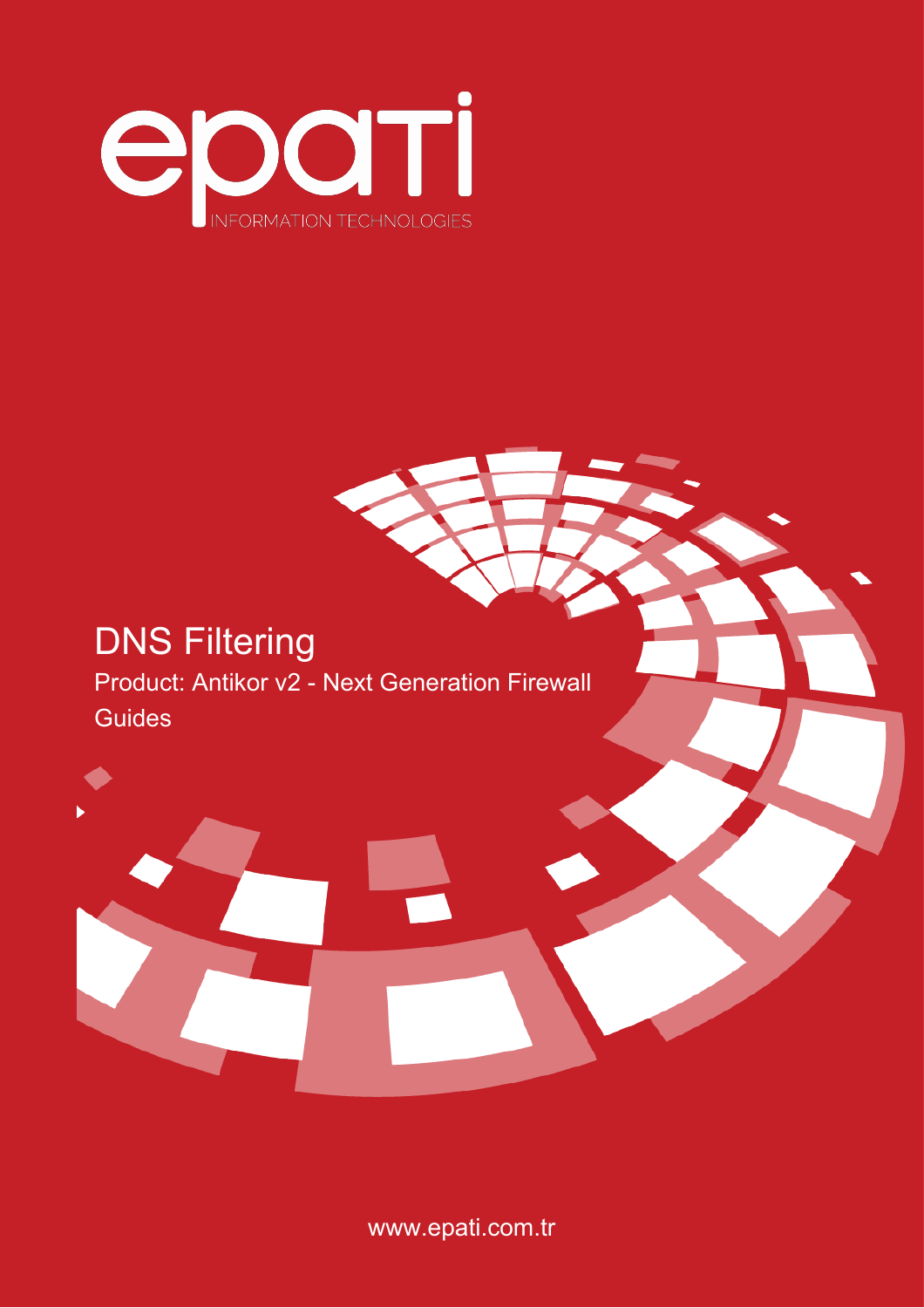



#### **Global Policies**

| <b>DNS Filtering</b>                                                                                                          |                                                                                                                       |                                                                                 |                                                                                                 |                                                                 |
|-------------------------------------------------------------------------------------------------------------------------------|-----------------------------------------------------------------------------------------------------------------------|---------------------------------------------------------------------------------|-------------------------------------------------------------------------------------------------|-----------------------------------------------------------------|
| Global Policies                                                                                                               |                                                                                                                       |                                                                                 |                                                                                                 |                                                                 |
| Client Group                                                                                                                  | Genel<br><b>Copy Selected Group's Settings</b>                                                                        | $\boldsymbol{\mathrm{v}}$                                                       |                                                                                                 |                                                                 |
| Settings                                                                                                                      |                                                                                                                       |                                                                                 |                                                                                                 |                                                                 |
| Safe Search<br><b>Active Time Period</b><br><b>Allowed Categories</b><br><b>Blocked Categories</b><br><b>DNS Tunnel Block</b> | Open Closed<br>Select a Category<br>Select a Category<br>Passive<br>Customize Tunnel Filter Settings<br><b>E</b> Save | $\overline{\phantom{a}}$<br>$\forall$                                           |                                                                                                 |                                                                 |
| Allowed Addresses                                                                                                             |                                                                                                                       | <b>Blocked Addresses</b>                                                        |                                                                                                 |                                                                 |
| Records Per Page<br><b>CSV</b><br>$\blacksquare$ Show/Hide $\star$<br>PDF<br>Expression<br>$\#$<br>$\ll -<$ $>$ $ >$          | $+$ Add<br><b>C</b> Reload<br>OK<br><b>T</b> Filter $\blacksquare$ Reset Filter<br>Li Transactions<br>Go              | $\blacksquare$ Show/Hide $\star$<br>XLS<br><b>CSV</b><br>PDF<br>Expression<br># | Records Per Page<br>Li Transactions<br>$\ll$ $\mid$ $\leftarrow$ $\mid$ $>$ $\mid$ $\mid$ $\gg$ | $+$ Add<br>$\mathcal C$ Reload<br>OK TFilter Reset Filter<br>Go |

| <b>FIELD</b>                    | <b>DESCRIPTION</b>                                                  |
|---------------------------------|---------------------------------------------------------------------|
| Client Group                    | Choose client group to which DNS filtering is to be applied.        |
| Copy Selected Group<br>Settings | To copy the settings of the selected group to a different<br>group. |

# **Copy Selected Group Settings**

|                                         | <b>Copy the Settings of the Client Group</b> |              |  |  |  |
|-----------------------------------------|----------------------------------------------|--------------|--|--|--|
| <b>Source Group</b>                     | Genel                                        | $\checkmark$ |  |  |  |
| <b>Target Action</b>                    | Create a New Group and Copy                  | $\checkmark$ |  |  |  |
| <b>Group Name</b>                       |                                              |              |  |  |  |
| <b>Scope</b>                            |                                              |              |  |  |  |
| Show at the<br><b>Registration Form</b> |                                              |              |  |  |  |
|                                         |                                              |              |  |  |  |

O Cancel **B** Save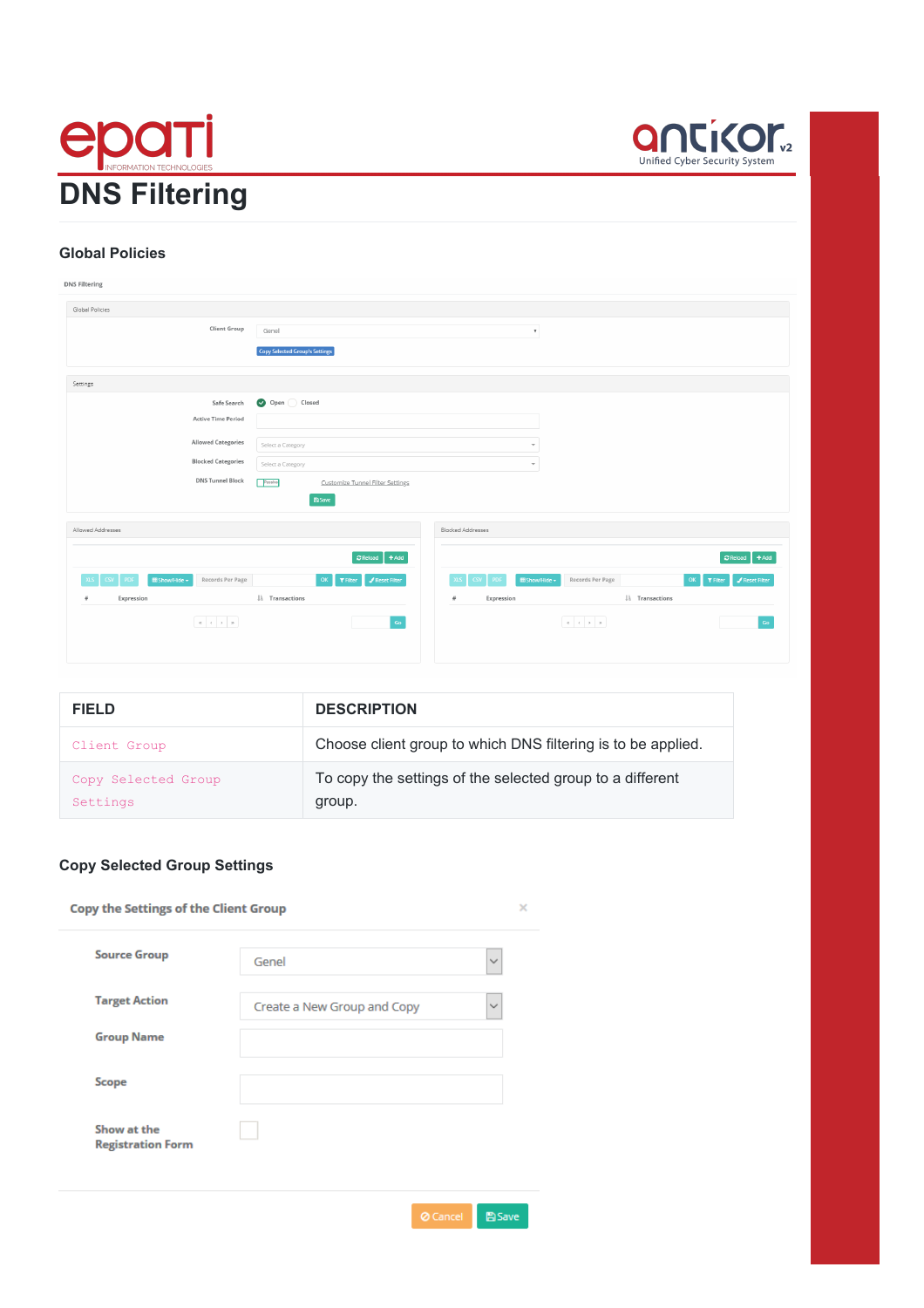| <b>FIELD</b>                            | <b>DESCRIPTION</b>                                                                                                                                                                                                                                  |
|-----------------------------------------|-----------------------------------------------------------------------------------------------------------------------------------------------------------------------------------------------------------------------------------------------------|
| Source<br>Group                         | The client group to which DNS filtering is applied is selected.                                                                                                                                                                                     |
| Target<br>Action                        | The target behavior is selected. There are 2 options: create and copy a new group and copy<br>to an existing group. (If create and copy a new group is selected, the group name, scope,<br>and show on the registration form options are included.) |
| Group<br>Name                           | Enter the name of the group to create a new one.                                                                                                                                                                                                    |
| Scope                                   | The scope of the new group will be entered.                                                                                                                                                                                                         |
| Show at<br>the<br>Registrati<br>on Form | If it is requested to be shown on the registration form, the box is checked.                                                                                                                                                                        |

Note: The following warning comes if "copy onto an existing group" is selected for**Target Actions**.

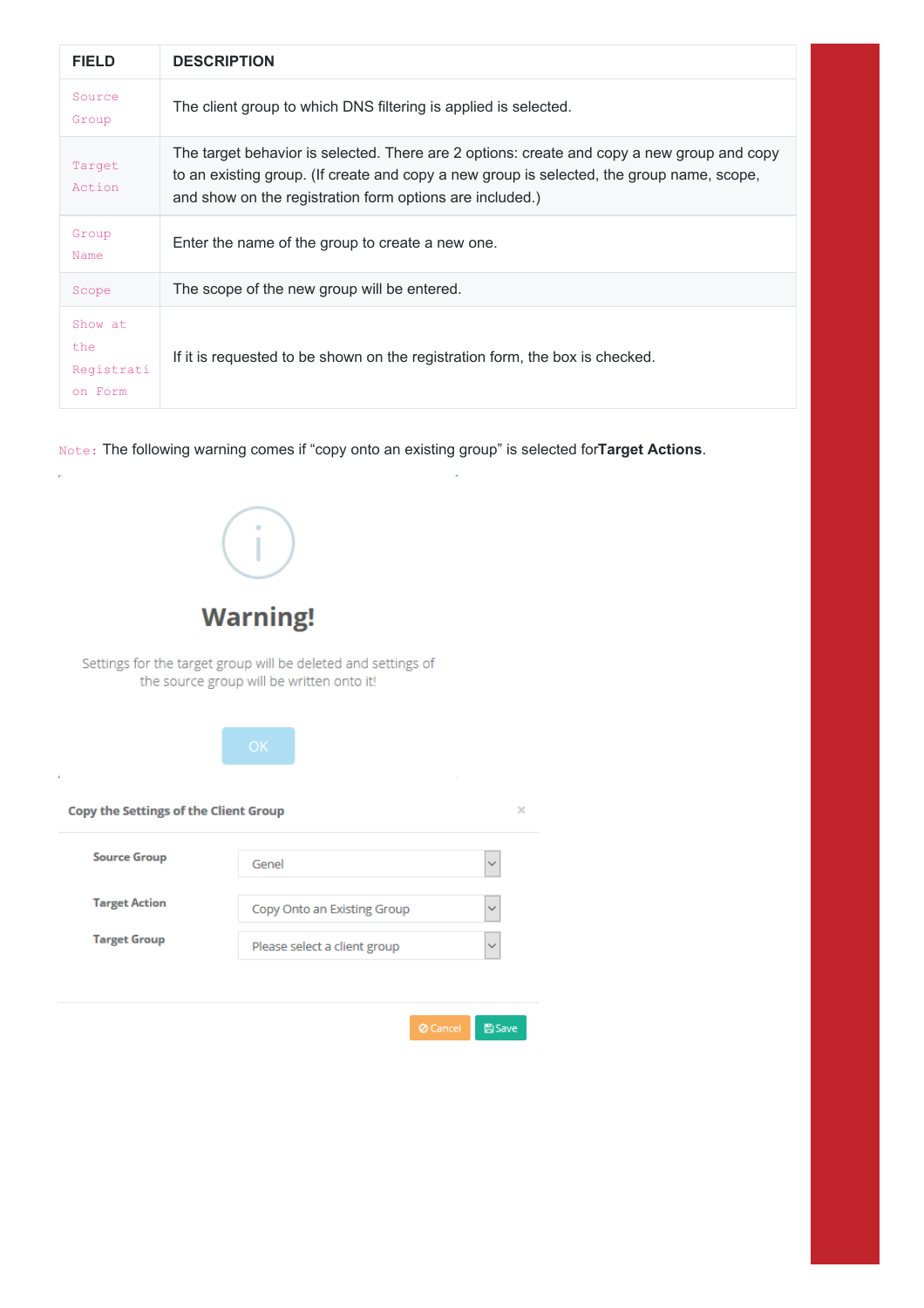| <b>FIELD</b>              | <b>DESCRIPTION</b>                                                                                                                                                                                                                                  |
|---------------------------|-----------------------------------------------------------------------------------------------------------------------------------------------------------------------------------------------------------------------------------------------------|
| Sourc<br>е<br>Group       | The client group to which DNS filtering is applied is selected.                                                                                                                                                                                     |
| Targe<br>t.<br>Actio<br>n | The target behavior is selected. There are 2 options: create and copy a new group and copy to an<br>existing group. (If create and copy a new group is selected, the group name, scope, and show on<br>the registration form options are included.) |
| Targe<br>t.<br>Group      | The target client group is selected.                                                                                                                                                                                                                |

## **Settings**

| <b>FIELD</b>                 | <b>DESCRIPTION</b>                                                                                   |
|------------------------------|------------------------------------------------------------------------------------------------------|
| Safe search                  | This enables to elimiate unwanted search results in any search engine which<br>supports safe search. |
| Active Time<br>Period        | Choose time when filtering is to be active or inactive.                                              |
| Allowed<br>Categories        | Choose permitted categories.                                                                         |
| <b>Blocked</b><br>Categories | Choose forbidden categories.                                                                         |
| DNS Tunnel<br><b>Block</b>   | If DNS tunnel blocking is to be done, active is selected.                                            |

# **DNS Tunnel Filter Settings**

It can filter by content. After **passive, block**, or **allow** is selected, *Qtype* is selected and the Qtype settings are saved.

| <b>DNS Tunnel Filter Settings</b> |                    |                           |                                                                                          |                         |                  |                     | $\lambda$                          |
|-----------------------------------|--------------------|---------------------------|------------------------------------------------------------------------------------------|-------------------------|------------------|---------------------|------------------------------------|
| <b>Qtype Setting</b>              | Passive Deny Allow |                           | Select Qtype                                                                             |                         | 图 Save<br>$\sim$ |                     |                                    |
| <b>Filtering By Content</b>       |                    |                           |                                                                                          |                         |                  |                     | $\bigcirc$ Reload + Add            |
| $XLS$ $CSV$ $PDF$                 |                    |                           |                                                                                          |                         |                  |                     | $\top$ Filter $\parallel$ of Clear |
| <b>Filter Mod</b>                 |                    | <b>JE</b> Selected Qtypes |                                                                                          | <b>Selected Filters</b> |                  | <b>Transactions</b> |                                    |
|                                   |                    |                           | $\left\  \mathbf{c} \right\  \left\  \mathbf{c} \right\  \left\  \mathbf{c} \right\ $ in |                         |                  |                     |                                    |

**Filtering By Content - New Record**